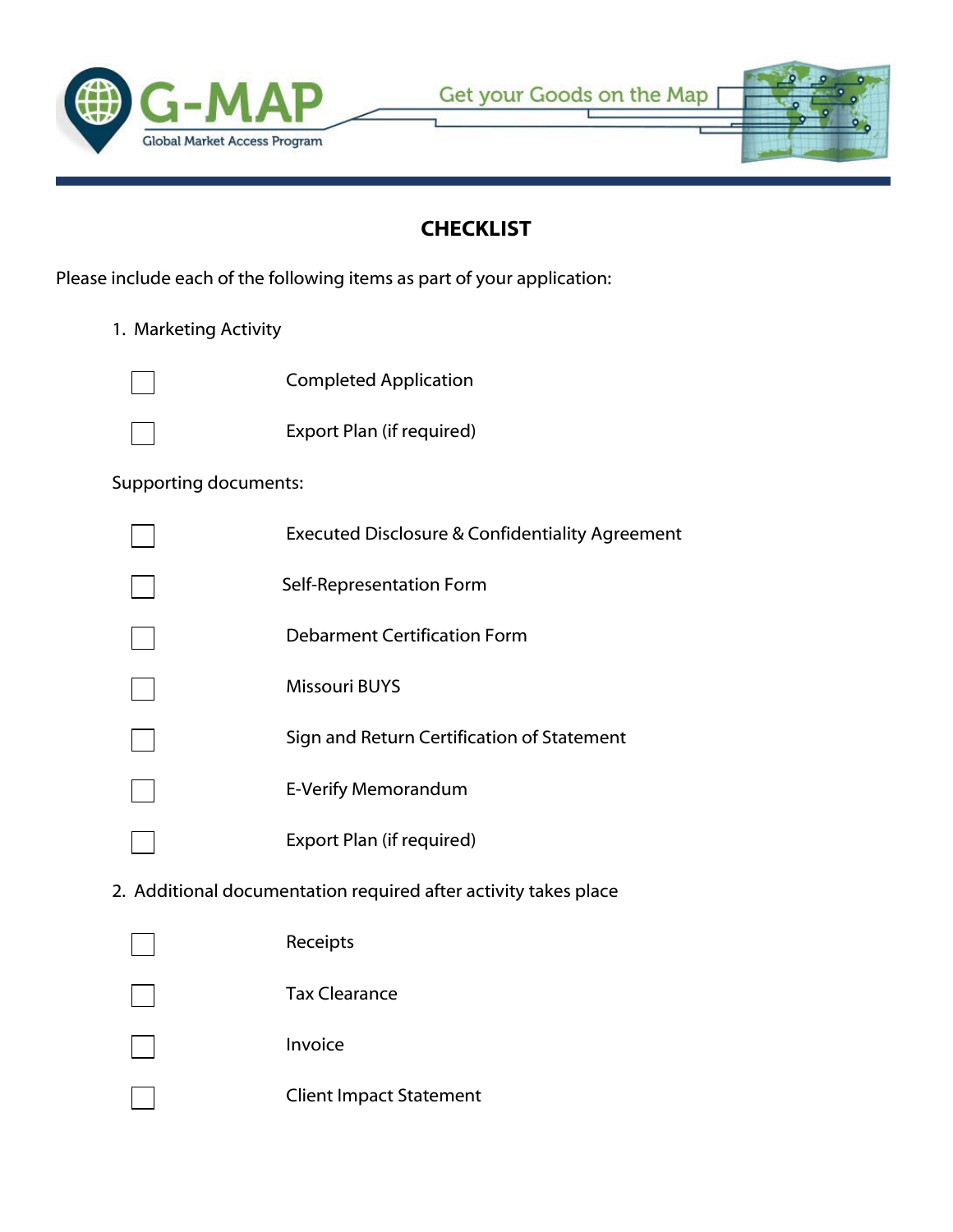



## **Global Market Access Program APPLICATION FORM**

The Global Market Access Program (GMAP) offers Missouri small businesses cost-sharing opportunities to fund international marketing activities that will help to increase their export sales. Eligible activities include: foreign trade shows, foreign trade missions, foreign market sales trips, subscription services of the US Department of Commerce and US Department of Agriculture, and international marketing media. All applications must be submitted and approved by DED prior to the execution of the proposed activity. Please be advised that not all applications will qualify or be approved for funding, due to limited funds available.

#### **PART A. – APPLICANT INFORMATION Office Use Only - ID #: \_\_\_\_\_\_\_\_\_\_\_\_\_\_\_\_\_\_\_\_**

| Name of Applicant Business (must be the same name as you registered with)                                                                                                                     |         |                   |           |  |
|-----------------------------------------------------------------------------------------------------------------------------------------------------------------------------------------------|---------|-------------------|-----------|--|
| Missouri Business Charter Number (to retrieve, please visit: https://www.sos.mo.gov/BusinessEntity):                                                                                          |         |                   |           |  |
| Missouri Tax I.D. Number:                                                                                                                                                                     |         |                   |           |  |
| <b>Contact Person:</b>                                                                                                                                                                        |         | Title:            |           |  |
| <b>Street Address 1:</b>                                                                                                                                                                      |         | Phone Number:     |           |  |
| Street Address 2:                                                                                                                                                                             |         | Fax Number:       |           |  |
| <b>Alternative Address:</b>                                                                                                                                                                   |         | Mobile Number:    |           |  |
| City:                                                                                                                                                                                         | County: | State:            | Zip Code: |  |
| Website:                                                                                                                                                                                      |         | E-mail:           |           |  |
| Number of Employees (FTE) in Missouri:                                                                                                                                                        |         | Year Established: |           |  |
| If your company is foreign owned, please indicate the parent company and country.<br>Parent Company:<br>Country:                                                                              |         |                   |           |  |
| Please provide a brief profile of your company:                                                                                                                                               |         |                   |           |  |
| Please indicate the range of your company's annual sales:<br><b>O US \$501K-US \$999K</b><br>$\bigcirc$ US \$1M-US \$10M<br>O US \$10M-US \$25M<br>$\bigcirc$ Under US \$500K<br>O Over \$25M |         |                   |           |  |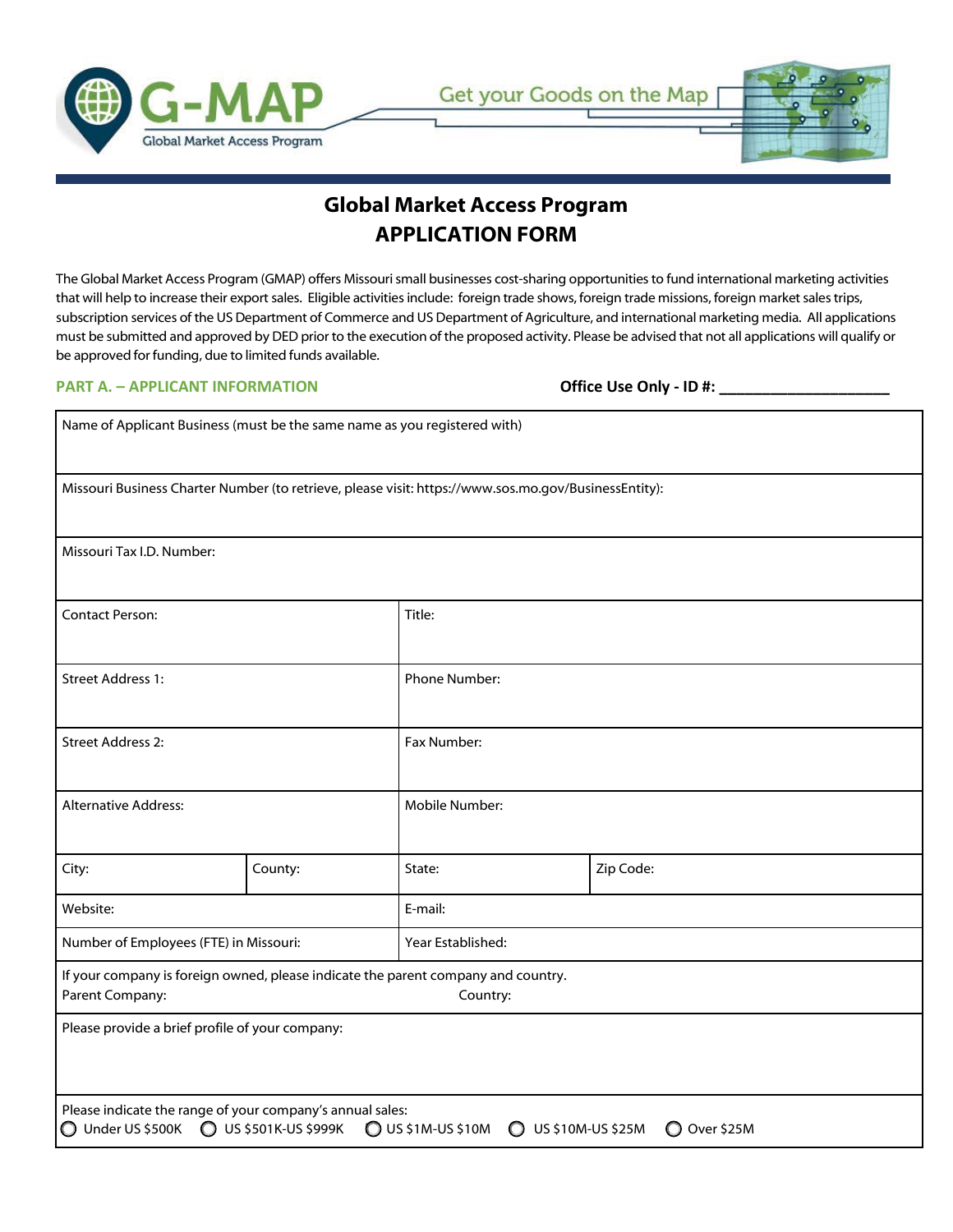| $\bigcirc$ Yes<br>Do you currently export?<br>$\bigcirc$ No                                                                                                                                                                                           |                                                                                                                                                                                                                                                                                  |                                                                                                                                             |                                                 |  |
|-------------------------------------------------------------------------------------------------------------------------------------------------------------------------------------------------------------------------------------------------------|----------------------------------------------------------------------------------------------------------------------------------------------------------------------------------------------------------------------------------------------------------------------------------|---------------------------------------------------------------------------------------------------------------------------------------------|-------------------------------------------------|--|
| If yes, what percent of your sales are through export?<br>$\bigcirc$ 0-15%<br>$O$ 16-50%<br>$O$ 51-75%<br>$O$ 76-100%                                                                                                                                 |                                                                                                                                                                                                                                                                                  |                                                                                                                                             |                                                 |  |
|                                                                                                                                                                                                                                                       | Is this business an affiliate or subsidiary of another company? If yes, state name of the parent company and location.                                                                                                                                                           |                                                                                                                                             |                                                 |  |
|                                                                                                                                                                                                                                                       | Are the principal operations of the applicant located in Missouri? If no, please list the state.                                                                                                                                                                                 |                                                                                                                                             |                                                 |  |
|                                                                                                                                                                                                                                                       | state produced or manufactured parts, labor and or value-added content or any combination thereof.)                                                                                                                                                                              | Is 51% of your product derived in the state of Missouri? ("Made in Missouri," products must have a content consisting of 51% or more of in- | ◯ Yes<br>$\bigcirc$ No                          |  |
| Please briefly explain your company's export plan and how the proposed funding for international marketing activities will assist in meeting<br>the goals and sales objectives of your export plan. (You may be required to submit your export plan.) |                                                                                                                                                                                                                                                                                  |                                                                                                                                             |                                                 |  |
| Industry Type:<br>□ Advanced Manufacturing<br>$\square$ BioSciences<br>$\square$ Energy Solutions<br>□ Financial & Professional Services NAICS: ________________                                                                                      |                                                                                                                                                                                                                                                                                  | $\Box$ Health Science & Services<br>□ Information Technology<br>$\Box$ Transportation / Logistics<br>$\square$ Other                        |                                                 |  |
| Type of Ownership (check one):<br>◯ S Corporation<br>C Corporation<br>◯ Limited Liability Corporation<br>◯ Limited Liability Partnership<br>Sole Proprietorship<br>O Partnership<br>◯ Cooperative Association<br>O Other (please specify)             | Ethnicity of majority owner:<br>$\Box$ Asian<br>$\Box$ Black or African American<br>$\Box$ Hispanic or Latino<br>$\Box$ American Indian /<br>Native Alaskan<br>$\Box$ Native Hawaiian /<br>Other Pacific Islander<br>$\square$ White<br>$\Box$ Two or more races<br>$\Box$ Other | Sex of majority owner:<br>O Male<br><b>O</b> Female                                                                                         | <b>Veteran Owned Business?</b><br>O Yes<br>O No |  |
| How did you hear about our office/services?                                                                                                                                                                                                           |                                                                                                                                                                                                                                                                                  |                                                                                                                                             |                                                 |  |
| PART B. – INTERNATIONAL MARKETING ACTIVITIES & BUDGET                                                                                                                                                                                                 |                                                                                                                                                                                                                                                                                  |                                                                                                                                             |                                                 |  |
| Type of Activity:                                                                                                                                                                                                                                     |                                                                                                                                                                                                                                                                                  |                                                                                                                                             |                                                 |  |

| $\cdot$ , $\sim$ $\sim$ $\cdot$<br>I □ Domestic Trade Show<br>$\Box$ Foreign Trade Show<br>$\Box$ Foreign Trade Mission | $\Box$ USDOC Matchmaker Service<br>□ DED Matchmaker Service<br>$\Box$ Foreign Market Sales Trip | $\Box$ USDA Matchmaker Service |  |
|-------------------------------------------------------------------------------------------------------------------------|-------------------------------------------------------------------------------------------------|--------------------------------|--|
| <b>Activity Name:</b>                                                                                                   |                                                                                                 |                                |  |
| City and Country Location(s):                                                                                           |                                                                                                 | Date(s) of activity:           |  |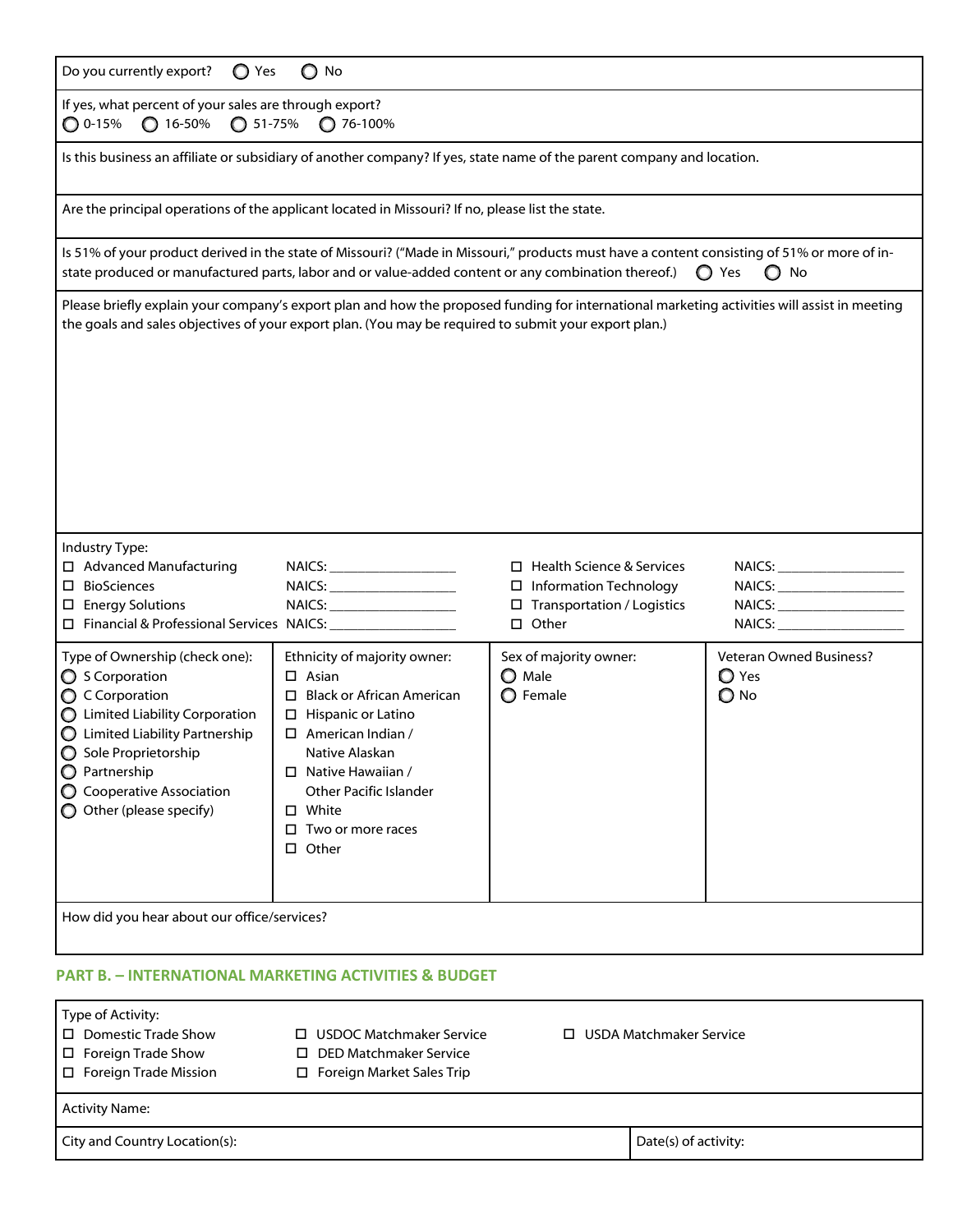| Names and titles of your Missouri personnel who will attend this show:                                                      |              |  |  |
|-----------------------------------------------------------------------------------------------------------------------------|--------------|--|--|
| <b>NAME</b>                                                                                                                 | <b>TITLE</b> |  |  |
| 1.                                                                                                                          |              |  |  |
| $\overline{2}$                                                                                                              |              |  |  |
| l 3.                                                                                                                        |              |  |  |
| Is there any other funding source available for this activity? $\bigcirc$ Yes $\bigcirc$ No If yes, please identify source. |              |  |  |

List expenses for reimbursement of international marketing activities under the GMAP, maximum reimbursement levels are included in budget section.

|                                                                      |                                                                                                                                                               |                                                                                                                                                               |                                                                                    |                              |                                                       | <b>Key Markets:</b>                                                                                                                                                                                                                         |
|----------------------------------------------------------------------|---------------------------------------------------------------------------------------------------------------------------------------------------------------|---------------------------------------------------------------------------------------------------------------------------------------------------------------|------------------------------------------------------------------------------------|------------------------------|-------------------------------------------------------|---------------------------------------------------------------------------------------------------------------------------------------------------------------------------------------------------------------------------------------------|
|                                                                      |                                                                                                                                                               | <b>COST TO BE REIMBURSED</b>                                                                                                                                  |                                                                                    |                              |                                                       | Canada                                                                                                                                                                                                                                      |
| Activity/Expense<br>Category                                         | <b>Trade Show</b>                                                                                                                                             | Trade Mission/<br><b>FMS Trip</b>                                                                                                                             | DED/MDA/<br>USDOC/USDA<br>Matchmaker/<br>Customized<br>Market Research<br>Projects | Company<br>Match<br>Required | Maximum<br><b>Funding Per</b><br>Company,<br>Annually | China<br>Europe<br>India<br>Israel<br>Japan<br>Korea                                                                                                                                                                                        |
| Shipping<br>Registration/Partic<br>ipation Fee/Booth<br>Construction | 50% of actual cost<br>+10% for Target<br>Industry in a<br>General Market,<br><b>OR</b><br>+20% for Target<br>Industry in a Key<br>Market.<br>Max \$5000<br>\$ | 50% of actual cost<br>+10% for Target<br>Industry in a<br>General Market,<br><b>OR</b><br>+20% for Target<br>Industry in a Key<br>Market.<br>Max \$3000<br>\$ | 50%,<br>Max \$1500<br>\$                                                           | 50% Match<br>\$              |                                                       | Mexico<br>Taiwan<br><b>United Arab Emirates</b><br><b>Target Industries:</b><br><b>Advanced Manufacturing</b><br><b>BioSciences</b><br><b>Energy Solutions</b><br><b>Financial &amp; Professional Services</b><br>Health Science & Services |
| Market Media                                                         | 50%, Max \$1,500<br>Ś                                                                                                                                         | 50%, Max \$1,500<br>\$                                                                                                                                        | 50%, Max \$1,500<br>\$                                                             | 50% Match<br>\$              |                                                       | <b>Information Technology</b><br><b>Transportation/Logistics</b>                                                                                                                                                                            |
| Website<br>Translation                                               | 50%, Max \$3,000<br>\$                                                                                                                                        | 50%, Max \$3,000<br>\$                                                                                                                                        | 50%, Max \$3,000<br>\$                                                             | 50% Match<br>\$              |                                                       | *Additional Requirements:<br>Additional requirements as per the                                                                                                                                                                             |
| Interpreter Service                                                  | 90%, Max \$500<br>\$.                                                                                                                                         | 90%, Max \$500<br>\$                                                                                                                                          | 90%, Max \$500<br>\$                                                               | 10% Match<br>\$              |                                                       | GMAP are located in full with the<br>program description at the following<br>website.                                                                                                                                                       |
| US Department of<br>Commerce GKS                                     | 50%, Max \$2,000<br>\$                                                                                                                                        | 50%, Max \$2,000<br>\$                                                                                                                                        | 50%, Max \$2,000<br>\$                                                             | 50% Match<br>\$              |                                                       | http://www.ded.mo.gov/exports/home                                                                                                                                                                                                          |
| Airfare                                                              | 50%, Max \$1,000<br>\$                                                                                                                                        | 50%, Max \$1,000<br>\$                                                                                                                                        | 50%, Max \$1,000<br>\$                                                             | 50% Match<br>\$              |                                                       |                                                                                                                                                                                                                                             |
| Lodging                                                              | 50%, Max \$1,000<br>\$                                                                                                                                        | 50%, Max \$1,000<br>\$                                                                                                                                        | 50%, Max \$1,000<br>\$                                                             | 50% Match<br>\$              |                                                       |                                                                                                                                                                                                                                             |
| <b>TOTAL</b>                                                         |                                                                                                                                                               |                                                                                                                                                               |                                                                                    |                              | \$15,000.00                                           |                                                                                                                                                                                                                                             |
|                                                                      |                                                                                                                                                               |                                                                                                                                                               |                                                                                    |                              |                                                       |                                                                                                                                                                                                                                             |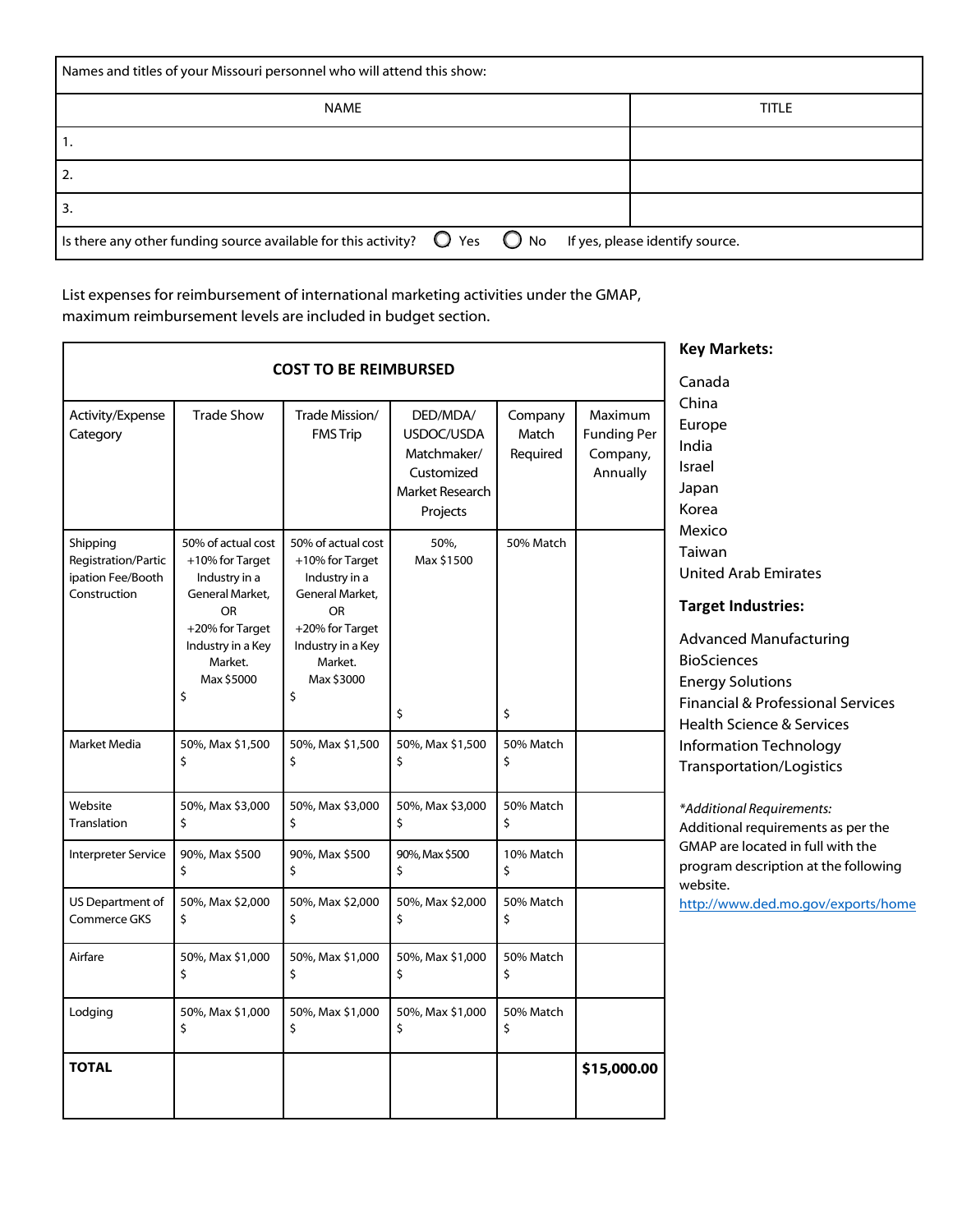#### **REIMBURSABLE/NON-REIMBURSABLE EXPENSES**

Specific reimbursable expenses include:

- International or domestic trade show, trade mission, DED/MDA foreign market sales trip, DED/MDA matchmaker trade delegation, US DOC/USDA matchmaker trade delegation participation fees; customized marketing research projects;
- Costs associated with shipping displays, samples, catalogs, or advertising materials;
- Costs incurred at a trade show event for utilities, booth construction, or necessary modification, repairs or other reasonable expenses associated with displays; and
- Costs associated with first time foreign language translation of brochures and product literature or the use of translation services and interpreters at a trade show, DED/MDA trade mission, DED/MDA foreign market sales trip or US DOC/USDA matchmaker trade delegation event.
- The undersigned agrees to only submit qualified reimbursable expenses to DED for repayment. If any expenses are improperly submitted and subsequently paid as a result of wrongdoing the undersigned will be subject to repayment penalties.
- The following expenses may **not** be reimbursed:
	- o Passport or visa fees
	- o Immunizations
	- o Expenses related to entertaining current or prospective clients or government officials
	- o New product development or alteration of existing products
	- o Cell phones and cell phone charges
	- o Parking
	- o Employee salaries
	- o Meals
	- o Currency exchange fees
	- o Meeting space audio/visual for reverse trade missions
	- o Cost of compliance testing an existing product for entry into an export market

| Event Objectives (Please rank numerically or mark N/A if not applicable. 1 being most significant) | <b>RANK</b> |
|----------------------------------------------------------------------------------------------------|-------------|
| Finding initial agent/distributor/rep(s) for market(s)                                             |             |
| Finding replacement agent/distributor/rep(s)                                                       |             |
| Immediate Sales                                                                                    |             |
| Market Research/New Business Contacts                                                              |             |
| Finding Joint Ventures Partner(s)                                                                  |             |
| Finding Licensee(s)                                                                                |             |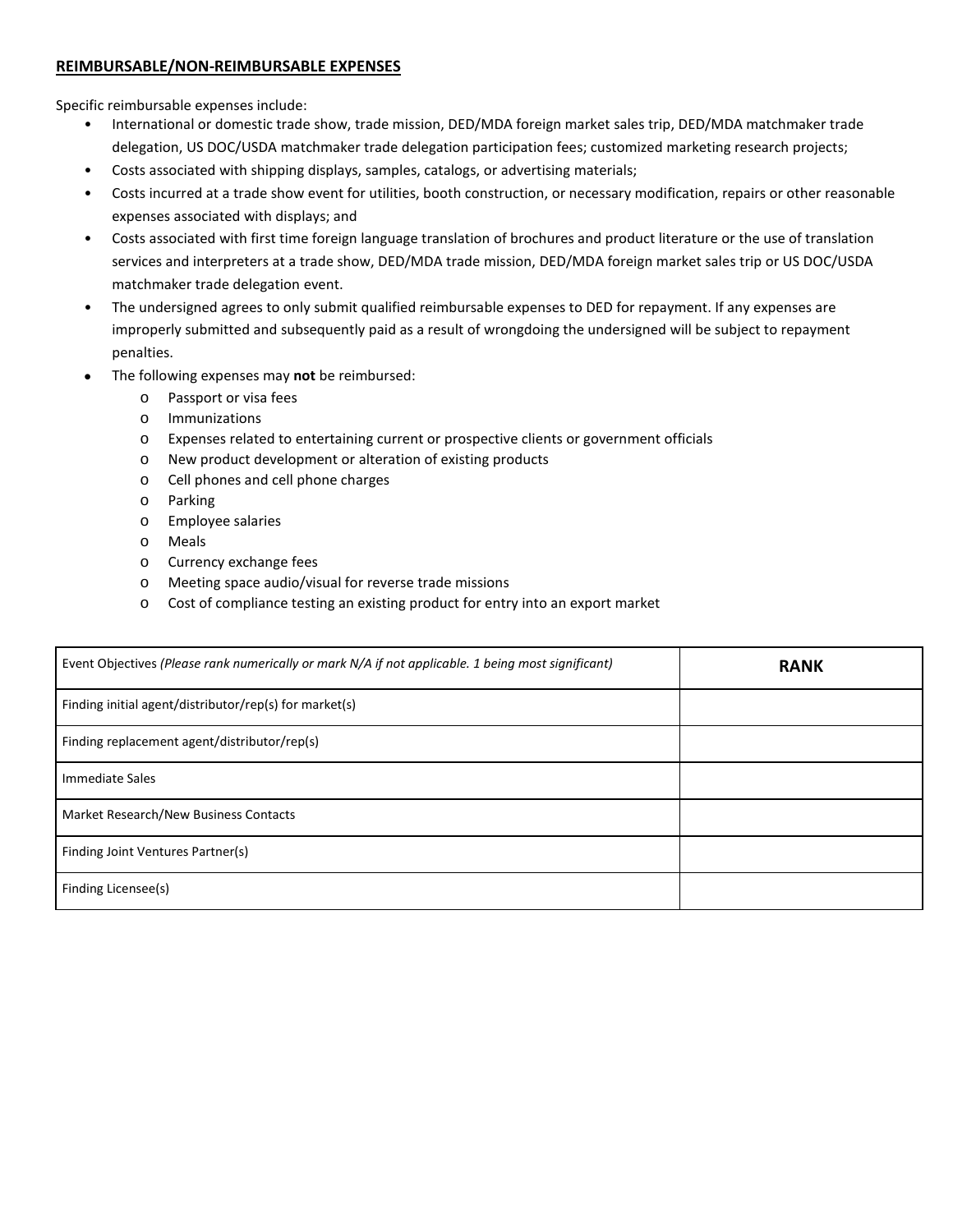#### **PART C. – SELF REPRESENTATION**

Please fill out the Global Market Access Program Self Representation Form which verifies the following:

The undersigned seeks funding from a state program.

For purposes of implementing the Global Market Access Program, the below operationally defines the term 'eligible small business,' as an entity that:

- *1. Is a company with 500 employees or less;*
- *2. Has been in business for not less than a 1-year period on the date of application for funding;*
- *3. Is operating profitably in Missouri;*
- *4. Has demonstrated an understanding of the key aspects of exporting and doing business internationally as determined by the DED; and*
- *5. Has in effect a strategic plan for exporting. (\*A copy of the applicant's export plan may be required to complete the application.)*

#### **PART D. – DEBARMENT CERTIFICATION**

State: The State of Missouri DED requires all applicants of the Global Market Access Program to certify their eligibility by completing a Debarment Certification. It also requires the applicants to vet their debarment status with the State of Missouri on the Debarred Contractors List. *http://oa.mo.gov/facilities/project-management/debarred-contractors*

#### **PART E. – MissouriBUYS**

As a vendor using the Global Market Access Program, you will be required to register your business with the Office of Administration through MissouriBUYS. The vendor registration portal is available on the MissouriBUYS website at *https://missouribuys.mo.gov*.

#### **PART F. – CERTIFICATION OF STATEMENT**

#### **THE APPLICANT CERTIFIES THAT:**

- 1. To the best of its knowledge and belief, the information contained in this application is true and correct and that supporting documentation for the claims and assertions made within this application is available to the DED for its review.
- 2. The applicant understands that submitting false or misleading information in connection with this application may result in the applicant being found ineligible for participation in the **Global Market Access Program**.
- 3. **Global Market Access Program** funds will only be used for those activities included in the project budget, and the funds will not be used to replace funds from any other source.
- 4. A separate application must be received for each proposed project. The applicant understands that the application must be submitted and approved by the DED prior to the execution of all activities included in the application in order to qualify for reimbursement.
- 5. The applicant will send in the self-representation form.
- 6. The applicant will send in the state debarment form.
- 7. The applicant will register with MissouriBUYS.
- 8. To my knowledge, there is no person who is actively engaged in the management of the Applicant who has been convicted of a felony, is currently under indictment for a felony, or is currently on parole or probation;
- 9. There are no pending or threatened liens, judgments, or material litigation against the Applicant or any person who is engaged in the management of the Applicant that would have a material impact on the viability of the Applicant;
- 10. The Applicant is registered to do business in the State of Missouri and is found to be in Good Standing with the Missouri Secretary of State.
- 11. The Applicant is not delinquent with respect to any federal, state or local taxes or fees;
- 12. The Applicant has obtained or is capable of obtaining all necessary federal, state and local permits and licenses including valid passports, visas and other related international travel documents;
- 13. Neither the operations of the Applicant nor the receipt of State cost share funds would violate any existing agreements;
- 14. Certification and E-verify—By signing this application, the company is also certifying that the organization does not employ illegal aliens (undocumented workers) and that the information contained in the application is true, correct and complete.